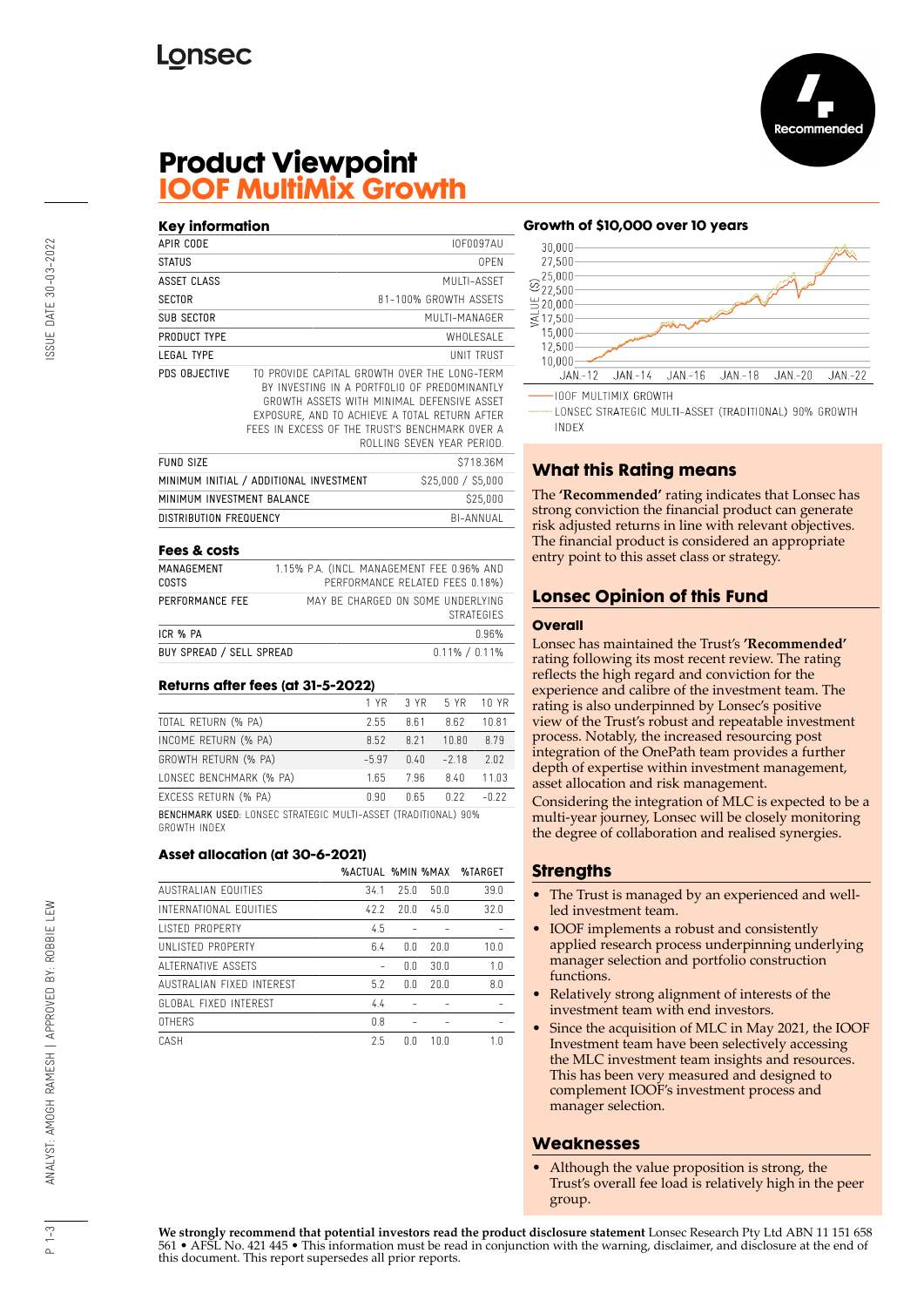# **Lonsec**

# **IOOF MultiMix Growth**

# **Product Risk Characteristics**

|                                     | <b>LOW</b> | <b>MODERATE</b> | <b>HIGH</b> |
|-------------------------------------|------------|-----------------|-------------|
| <b>BUSINESS SUSTAINABILITY RISK</b> |            |                 |             |
| CAPITAL VOLATILITY                  |            |                 |             |
| FORFIGN CURRENCY RISK               |            |                 |             |
| <b>I FVERAGE RISK</b>               |            |                 |             |
| SECURITY CONCENTRATION RISK         |            |                 |             |
| SECURITY LIQUIDITY RISK             |            |                 |             |
| REDEMPTION RISK                     |            |                 |             |

Risk categories are based on Lonsec's qualitative opinion of the risks inherent in the financial product's asset class and the risks relative to other financial products in the relevant Lonsec sector universe.

## **ESG BIOmetric**



# **What is this Fund?**

The IOOF MultiMix Growth Trust ('the Trust') is a 90%/10% growth/defensive Multi-Manager Fund that has exposure to a broad range of asset classes (including equities, fixed interest, property and alternatives) and employs a selection of investment managers. The Trust targets a return in excess of CPI + 4.0% p.a. after fees over rolling ten year periods.

# **Using this Fund**

Lonsec notes that the Manager has produced a Target Market Determination ('TMD') which forms part of the Responsible Entity's Design and Distribution Obligations for the Trust. Lonsec has collected the TMD that has been provided by the Manager and notes that this should be referred to for further details on the Target Market Summary, Description of Target Market and Review Triggers.

Multi-Asset Class Multi-Manager Trusts are well suited to investors who desire a diversified portfolio, but have limited capital to invest.

#### **Suggested Lonsec risk profile suitability**

SECURE DEFENSIVE CONSERVATIVE BALANCED GROWTH HIGH GROWTH

For guidance on appropriate asset allocations and risk profiles, refer to the latest Lonsec Strategic Asset Allocation Review and Risk Profile Definitions on our website.

# **Manager Profile**

Insignia Financial Ltd ('Insignia Financial') is a wealth management company offering products and services across; financial advice and distribution, portfolio and estate administration and investment management. Insignia Financial is listed on the Australian Stock Exchange (ASX code: IFL). As of 31 December 2021, Insignia Financial had \$325.8bn in Funds Under Management and Administration.

#### **Top 10 holdings (at 31-3-2022)**

| <b>NAME</b>                     | WEIGHT % |
|---------------------------------|----------|
| <b>BHP GROUP LIMITED</b>        | 1.7      |
| MICROSOFT CORP                  | 1.7      |
| NATIONAL AUSTRALIA BANK LIMITED | 1.0      |
| AMAZON.COM, INC.                | 1.0      |
| MACQUARIE GROUP LIMITED         | 1.0      |
| CSL LIMITED (AUD)               | 0.9      |
| APPI F INC                      | 0.9      |
| TRANSURBAN GROUP                | 0.9      |
| AI PHARFT INC                   | 0.8      |
| TELSTRA CORPORATION LIMITED     | 07       |
|                                 |          |

SOURCE: FE FUNDINFO